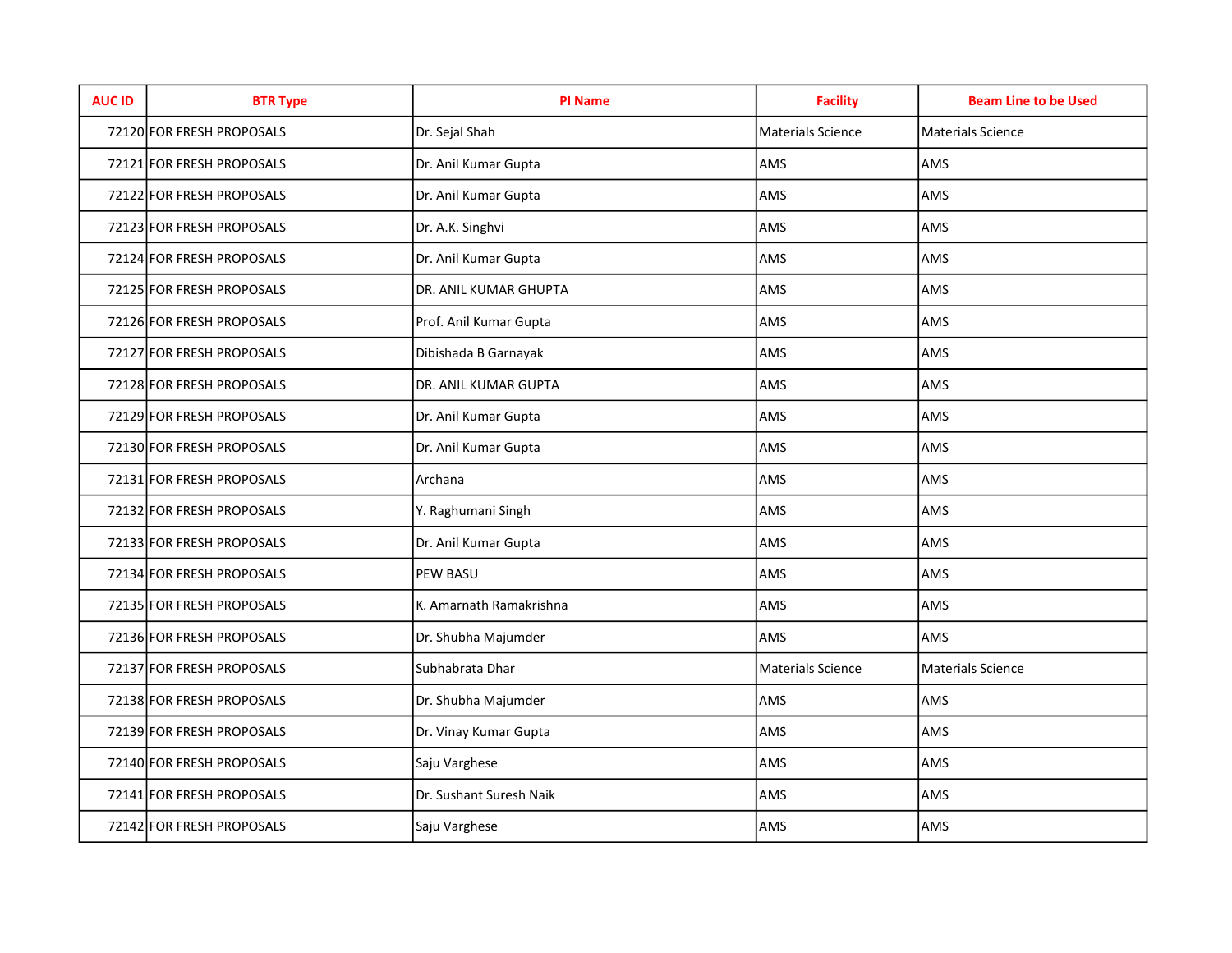| 72143 FOR FRESH PROPOSALS | Dr. Vinay Kumar Gupta        | AMS                      | AMS                          |
|---------------------------|------------------------------|--------------------------|------------------------------|
| 72144 FOR FRESH PROPOSALS | Dr. Vinay Kumar Gupta        | AMS                      | AMS                          |
| 72145 FOR FRESH PROPOSALS | Dr. Anil Kumar Gupta         | AMS                      | AMS                          |
| 72146 FOR FRESH PROPOSALS | Komal Verma                  | AMS                      | AMS                          |
| 72147 FOR FRESH PROPOSALS | Alok Srivastava              | AMS                      | <b>AMS</b>                   |
| 72148 FOR FRESH PROPOSALS | Dr. Rajkumar Maroti Lokhande | <b>Materials Science</b> | <b>Materials Science</b>     |
| 72149 FOR FRESH PROPOSALS | Mahadev                      | AMS                      | AMS                          |
| 72150 FOR FRESH PROPOSALS | Dr Kalawati Saini            | Materials Science        | <b>Materials Science</b>     |
| 72151 FOR FRESH PROPOSALS | Sharada Channarayapatna      | AMS                      | AMS                          |
| 72152 FOR FRESH PROPOSALS | Mrs. Maria Hilda D.M. Joao   | AMS                      | AMS                          |
| 72153 FOR FRESH PROPOSALS | Subodh Srivastava            | <b>Materials Science</b> | <b>Materials Science</b>     |
| 72154 FOR FRESH PROPOSALS | Rajveer Sharma               | AMS                      | AMS                          |
| 72155 FOR FRESH PROPOSALS | Rajveer Sharma               | AMS                      | AMS                          |
| 72156 FOR FRESH PROPOSALS | Dr. Om Kumar                 | AMS                      | AMS                          |
| 72157 FOR FRESH PROPOSALS | Dr. Arunraj T                | AMS                      | AMS                          |
| 72158 FOR FRESH PROPOSALS | Dr. Arunraj T                | AMS                      | AMS                          |
| 72159 FOR FRESH PROPOSALS | Sunil Kumar                  | <b>Materials Science</b> | <b>Materials Science BH2</b> |
| 72160 FOR FRESH PROPOSALS | Bharti                       | <b>Materials Science</b> | <b>Materials Science</b>     |
| 72161 FOR FRESH PROPOSALS | Dr. Shaik Mohammad Hussain   | AMS                      | AMS                          |
| 72162 FOR FRESH PROPOSALS | Dr. Niteshkumar N. Khonde    | AMS                      | AMS                          |
| 72163 FOR FRESH PROPOSALS | Dr. Raghupratim Rakshit      | AMS                      | AMS                          |
| 72164 FOR FRESH PROPOSALS | Madhav Krishna Murari        | AMS                      | AMS                          |
| 72165 FOR FRESH PROPOSALS | DR. KODURU SRINIVASA RAO     | AMS                      | AMS                          |
|                           |                              |                          |                              |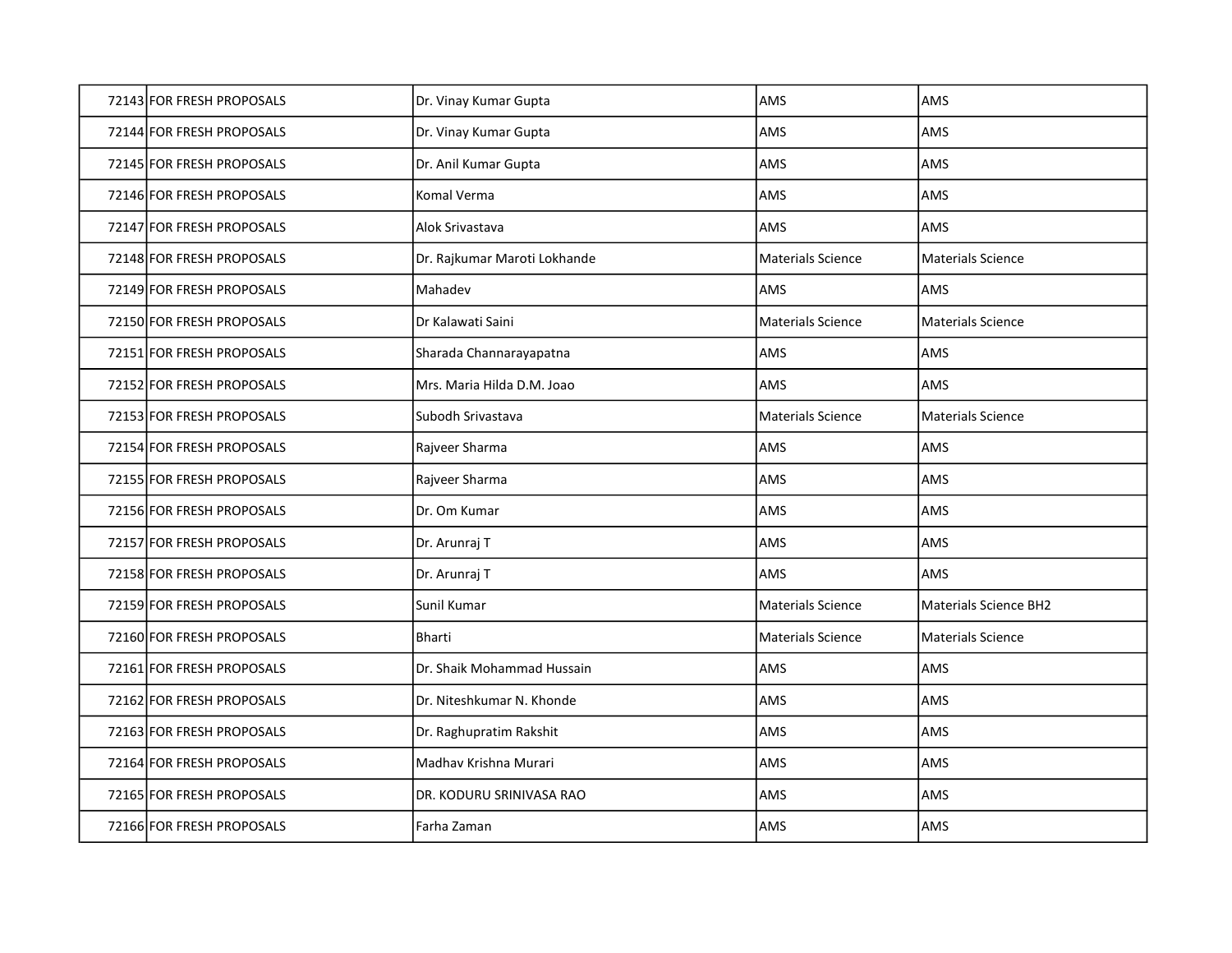| 72167 FOR FRESH PROPOSALS  | <b>Hysen Thomas</b>         | <b>Materials Science</b> | Materials Science        |
|----------------------------|-----------------------------|--------------------------|--------------------------|
| 72168 FOR FRESH PROPOSALS  | Dr. Oinam Kingson Singh     | AMS                      | AMS                      |
| 72169 FOR FRESH PROPOSALS  | Dr. Niteshkumar N. Khonde   | AMS                      | AMS                      |
| 72170 FOR FRESH PROPOSALS  | Jagadish Chandra Mahato     | <b>Materials Science</b> | <b>Materials Science</b> |
| 72171 FOR FRESH PROPOSALS  | Koushik Saha                | <b>AMS</b>               | AMS                      |
| 72202 FOR THESIS PROPOSALS | Pramodkumar Shivajirao Hire | AMS                      | AMS                      |
| 72203 FOR THESIS PROPOSALS | Mohd. Ikram                 | <b>Materials Science</b> | <b>Materials Science</b> |
| 72204 FOR THESIS PROPOSALS | Dr. Anish Kumar Warrier     | AMS                      | AMS                      |
| 72205 FOR THESIS PROPOSALS | <b>Buddhadev Mukherjee</b>  | <b>Nuclear Physics</b>   | <b>INGA</b>              |
| 72206 FOR THESIS PROPOSALS | Deepak Kumar Swami          | <b>Atomic Physics</b>    | <b>Atomic Physics</b>    |
| 72207 FOR THESIS PROPOSALS | Dr. Neeraj Shukla           | <b>Materials Science</b> | <b>Materials Science</b> |
| 72208 FOR THESIS PROPOSALS | Shubra Singh                | <b>Materials Science</b> | <b>Materials Science</b> |
| 72209 FOR THESIS PROPOSALS | VEENA G VISWAM              | AMS                      | AMS                      |
| 72210 FOR THESIS PROPOSALS | Pratima M. Kessarkar        | AMS                      | AMS                      |
| 72211 FOR THESIS PROPOSALS | Divya Verma                 | <b>AMS</b>               | AMS                      |
| 72212 FOR THESIS PROPOSALS | Anjana Gireesh S            | AMS                      | AMS                      |
| 72213 FOR THESIS PROPOSALS | Athira Pramod               | AMS                      | AMS                      |
| 72214 FOR THESIS PROPOSALS | <b>JUNIKJ</b>               | AMS                      | AMS                      |
| 72215 FOR THESIS PROPOSALS | Chandra Shekhar Joshi       | <b>Materials Science</b> | Materials Science        |
| 72216 FOR THESIS PROPOSALS | PROF. R.C. RAMOLA           | Materials Science        | <b>Materials Science</b> |
| 72217 FOR THESIS PROPOSALS | Dr. Vinod Kumar             | <b>Nuclear Physics</b>   | <b>INGA</b>              |
| 72218 FOR THESIS PROPOSALS | Dr. Vinod Kumar             | <b>Nuclear Physics</b>   | <b>INGA</b>              |
| 72219 FOR THESIS PROPOSALS | Prof. Narendra Kumar Pandey | <b>Materials Science</b> | <b>Materials Science</b> |
| 72220 FOR THESIS PROPOSALS | Sharmistha Dey              | <b>Materials Science</b> | <b>Materials Science</b> |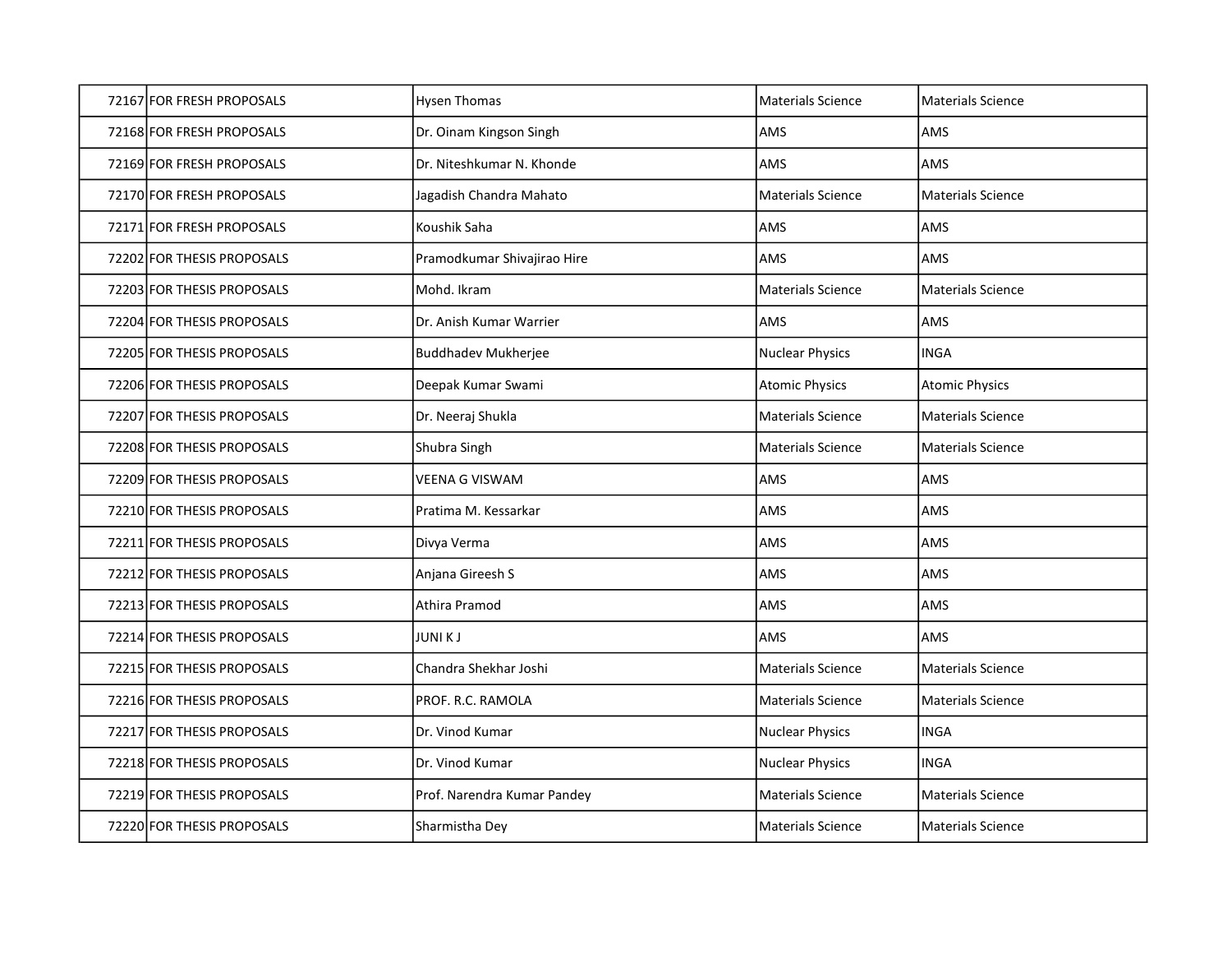| 72221 FOR THESIS PROPOSALS | Sunil                       | Nuclear Physics          | <b>GPSC</b>              |
|----------------------------|-----------------------------|--------------------------|--------------------------|
| 72222 FOR THESIS PROPOSALS | Manpreet Kaur               | <b>Atomic Physics</b>    | <b>Atomic Physics</b>    |
| 72223 FOR THESIS PROPOSALS | Sambuddha Misra             | AMS                      | AMS                      |
| 72224 FOR THESIS PROPOSALS | Dr. Binita Phartiyal        | AMS                      | AMS                      |
| 72225 FOR THESIS PROPOSALS | Likhil AC                   | AMS                      | AMS                      |
| 72226 FOR THESIS PROPOSALS | Dr Binita Phartiyal         | AMS                      | AMS                      |
| 72227 FOR THESIS PROPOSALS | Dr Sandeep K                | AMS                      | AMS                      |
| 72228 FOR THESIS PROPOSALS | Dr. Vivek Gupta             | <b>Materials Science</b> | Materials Science        |
| 72229 FOR THESIS PROPOSALS | Pooja Chand                 | AMS                      | AMS                      |
| 72230 FOR THESIS PROPOSALS | <b>KOMAL SAHADEV SHINDE</b> | AMS                      | AMS                      |
| 72231 FOR THESIS PROPOSALS | PROF. NARENDRA KUMAR PANDEY | <b>Materials Science</b> | <b>Materials Science</b> |
| 72232 FOR THESIS PROPOSALS | Deepthi N                   | AMS                      | AMS                      |
| 72233 FOR THESIS PROPOSALS | AL Fathima                  | AMS                      | AMS                      |
| 72234 FOR THESIS PROPOSALS | Dr. Ajay Kumar              | <b>Nuclear Physics</b>   | <b>NAND</b>              |
| 72235 FOR THESIS PROPOSALS | Nidhi Pathak                | <b>Materials Science</b> | <b>Materials Science</b> |
| 72236 FOR THESIS PROPOSALS | Dr. Ajay Kumar Tyagi        | <b>Nuclear Physics</b>   | <b>NAND</b>              |
| 72237 FOR THESIS PROPOSALS | Anjali Merin                | <b>Nuclear Physics</b>   | <b>HIRA</b>              |
| 72238 FOR THESIS PROPOSALS | Dr. Dharmendra Singh        | <b>Nuclear Physics</b>   | <b>HIRA</b>              |
| 72239 FOR THESIS PROPOSALS | Dr Vikrant Jain             | AMS                      | AMS                      |
| 72240 FOR THESIS PROPOSALS | AVINASH AGARWAL             | <b>Nuclear Physics</b>   | <b>GPSC</b>              |
| 72241 FOR THESIS PROPOSALS | Dr. Som Nath                | AMS                      | AMS                      |
| 72242 FOR THESIS PROPOSALS | Om Prakash                  | <b>Materials Science</b> | LEIBF                    |
| 72243 FOR THESIS PROPOSALS | Dr. Som Nath                | AMS                      | AMS                      |
| 72244 FOR THESIS PROPOSALS | Dr. Amandeep Singh          | <b>Nuclear Physics</b>   | GDA                      |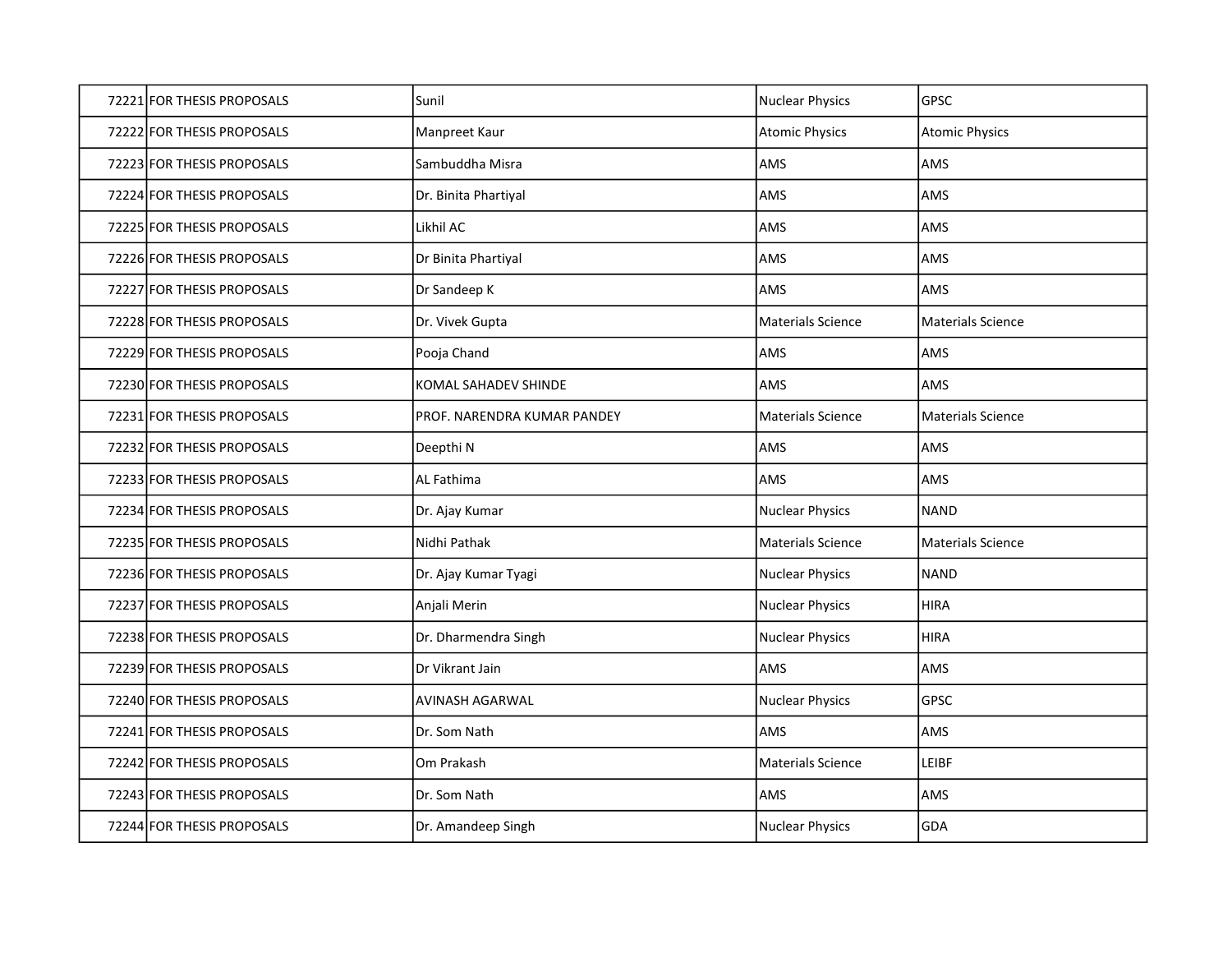| 72301 FOR FUNDS & BEAMTIME  | Ravi Kumar                                            | Materials Science        | Materials Science        |
|-----------------------------|-------------------------------------------------------|--------------------------|--------------------------|
| 72302 FOR FUNDS & BEAMTIME  | Dr. Pradip Kumar                                      | <b>Materials Science</b> | <b>Materials Science</b> |
| 72303 FOR FUNDS & BEAMTIME  | Samarjit Sihotra                                      | <b>Nuclear Physics</b>   | <b>INGA</b>              |
| 72304 FOR FUNDS & BEAMTIME  | Dr. K. Senthilkumar                                   | <b>Materials Science</b> | <b>Materials Science</b> |
| 72305 FOR FUNDS & BEAMTIME  | Dr. Swapan Kumar Mandal                               | <b>Materials Science</b> | <b>Materials Science</b> |
| 72306 FOR FUNDS & BEAMTIME  | Dr. Bharat R. Kataria                                 | <b>Materials Science</b> | <b>Materials Science</b> |
| 72307 FOR FUNDS & BEAMTIME  | Dr. Himani Sharma                                     | Materials Science        | <b>Materials Science</b> |
| 72308 FOR FUNDS & BEAMTIME  | Rajkumar Maroti Lokhande                              | <b>Materials Science</b> | <b>Materials Science</b> |
| 72309 FOR FUNDS & BEAMTIME  | Dr.B.GOKUL                                            | <b>Materials Science</b> | <b>Materials Science</b> |
| 72310 FOR FUNDS & BEAMTIME  | Dr. Vinod Kumar                                       | Nuclear Physics          | <b>INGA</b>              |
| 72311 FOR FUNDS & BEAMTIME  | Prof. S. Balakumar                                    | <b>Materials Science</b> | <b>Materials Science</b> |
| 72312 FOR FUNDS & BEAMTIME  | Dr. Abhijit Barthakur                                 | AMS                      | LEIBF                    |
| 72313 FOR FUNDS & BEAMTIME  | Jeyanthinath Mayandi                                  | <b>Materials Science</b> | <b>Materials Science</b> |
| 72314 FOR FUNDS & BEAMTIME  | Dr. Neeraj Shukla                                     | <b>Materials Science</b> | <b>Materials Science</b> |
| 72315 FOR FUNDS & BEAMTIME  | Dr. Hareesh K                                         | <b>Materials Science</b> | <b>Materials Science</b> |
| 72316 FOR FUNDS & BEAMTIME  | Dr. Arvind Kumar                                      | <b>Materials Science</b> | <b>Materials Science</b> |
| 72317 FOR FUNDS & BEAMTIME  | Dr. Ashish B. Ravalia                                 | <b>Materials Science</b> | Materials Science        |
| 72318 FOR FUNDS & BEAMTIME  | Sheo Kumar Mishra                                     | <b>Materials Science</b> | <b>Materials Science</b> |
| 72319 FOR FUNDS & BEAMTIME  | Farooq Hussain Bhat                                   | <b>Materials Science</b> | <b>Materials Science</b> |
| 72320 FOR FUNDS & BEAMTIME  | <b>ANUP NATH</b>                                      | <b>Nuclear Physics</b>   | <b>HIRA</b>              |
| 72321 FOR FUNDS & BEAMTIME  | Vinay Kumar                                           | <b>Materials Science</b> | <b>Materials Science</b> |
| 72322 FOR FUNDS & BEAMTIME  | Prof. Ranjana Jha (P.I.) / Prof. N.L. Singh (Co-P.I.) | <b>Materials Science</b> | <b>Materials Science</b> |
| 72401 FOR ONGOING PROPOSALS | Sanjiv Puri                                           | <b>Atomic Physics</b>    | <b>LEIBF</b>             |
| 72402 FOR ONGOING PROPOSALS | Prof. Dr. A . R. Chaudhri                             | AMS                      | AMS                      |